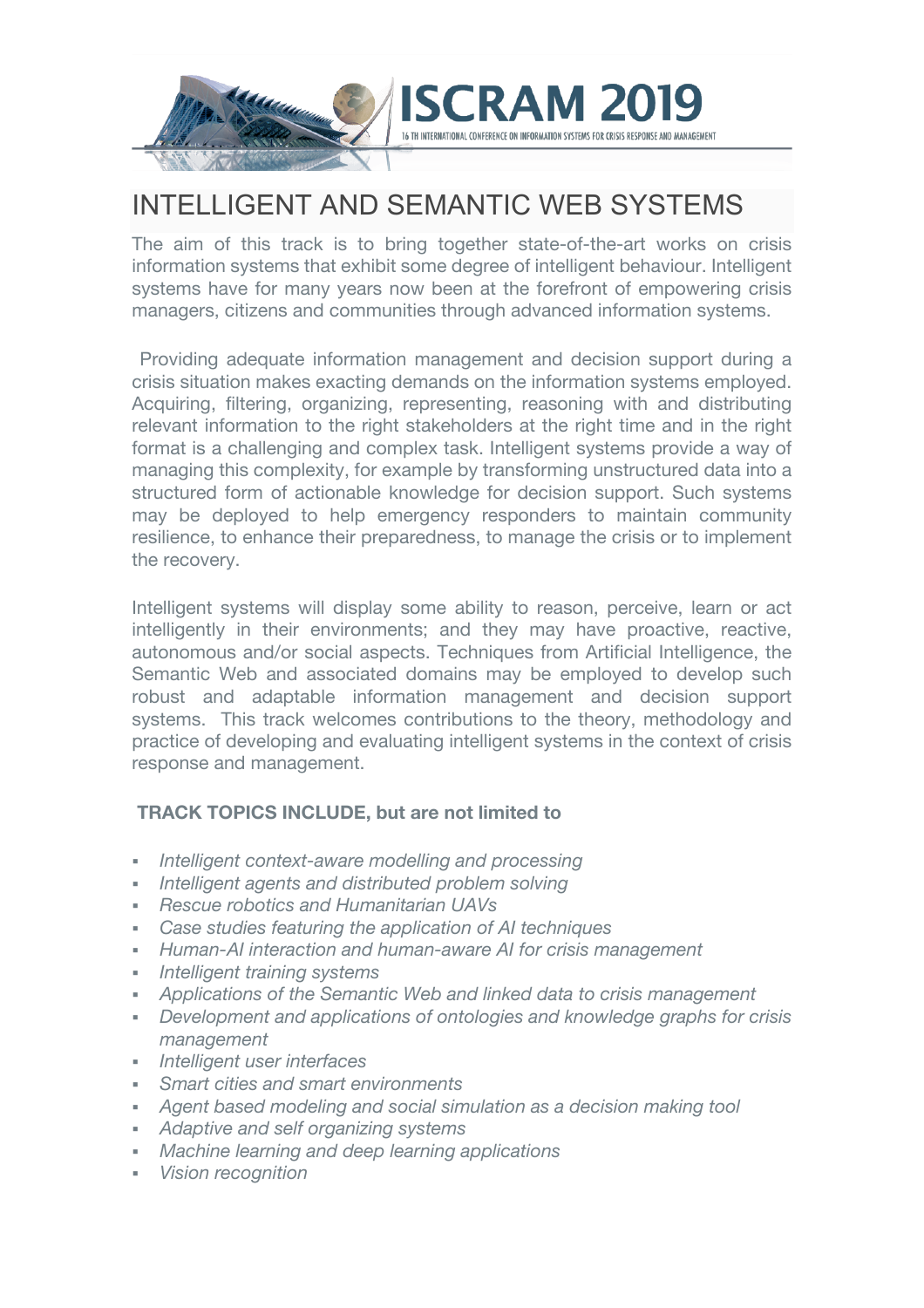

- § *Intelligent mapping*
- § *Knowledge representation, discovery and reasoning*
- § *Planning and scheduling*
- § *Social intelligence*
- § *Automatic negotiation of trust and analysis of provenance information*

RAN

- § *Optimization and heuristics*
- § *Intelligent behaviour in wireless sensor networks*
- § *Applications based on blockchain and distributed ledgers technologies*

## **TRACK FORMAT**

We intend to have two different aspects to the track organization during the conference. The first will be standard paper presentation to outline the state of the art in the field.

The second will focus on building networks and cross-disciplinary collaborations with a view to facilitating future work in the track. This will consist of themed discussion groups organised via Well Sorted (https://www.wellsorted.org). Attendees enter one or more topics of personal interest within the theme and then, once all topics are entered, sort them into what they believe are areas of overlapping interest. The system then creates themed groups. We will ask accepted authors to input their topics before the conference, and in the days leading up to and during the conference will promote this event to all conference attendees to give everyone with any interest in the theme a chance to participate and to increase awareness of and interest in the track. We hope this will be particularly useful to engage practitioners, students and others who may feel they don't have much to offer the theme from a technical point of view but have relevant views about the crisis domain challenges and can bring a broad scope to the discussions. The general discussions within the themed groups will focus on: 1) how can intelligent systems improve crisis management?, and 2) what are the potential drawbacks and ethical issues of using intelligent and automated systems? More specific themes will emerge during the grouping process.

## **SUBMISSIONS AND IMPORTANT DATES**

We accept both core research (CoRe) papers and work in progress (WiPe) papers. CoRe papers should be 4000-8000 words and WiPe papers should be 3000-6000 words. Unsuccessful papers may, if judged to have sufficient relevance, be accepted as posters, and unsuccessful CoRe papers may, if appropriate, be invited to resubmit as WiPe papers.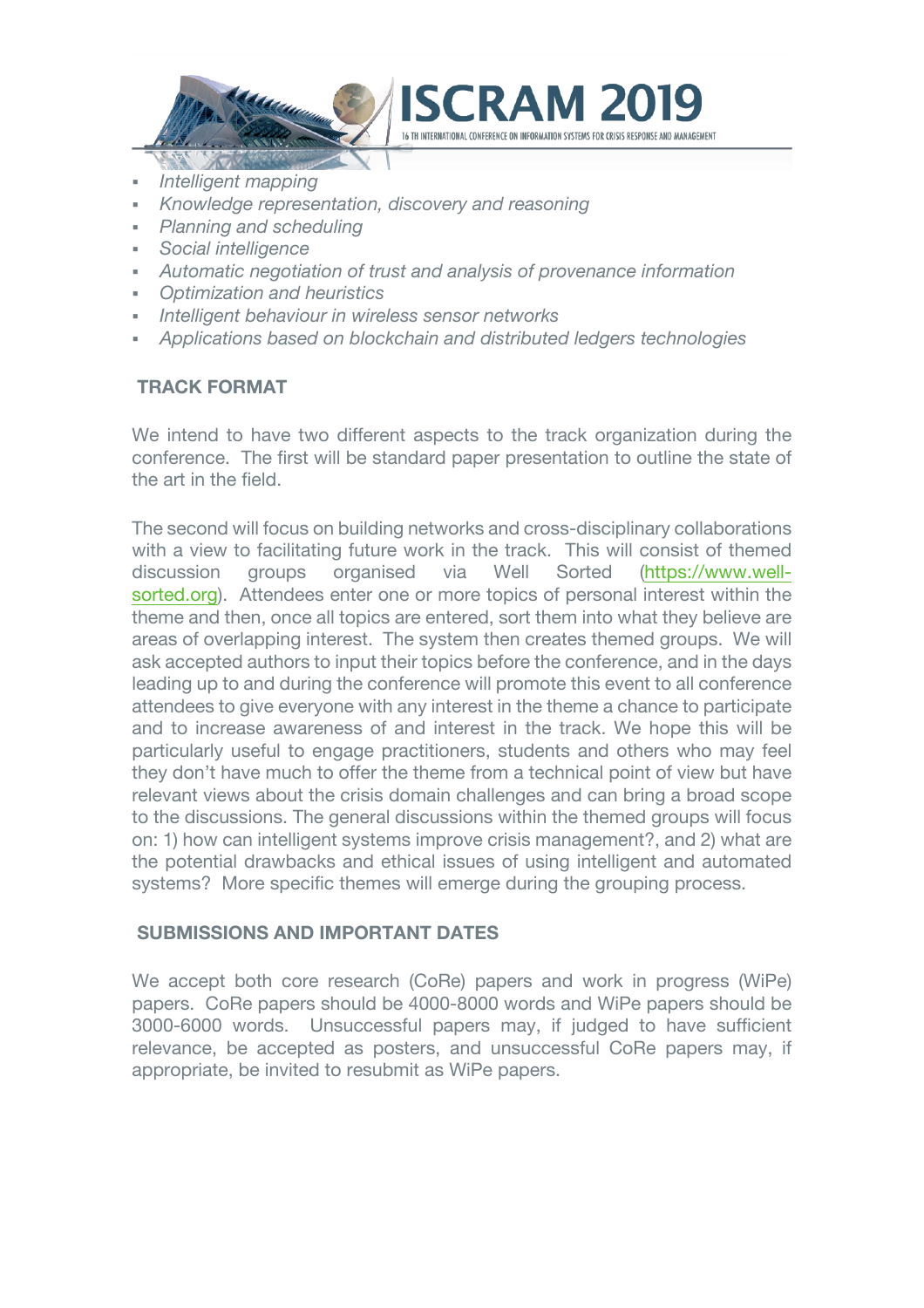

# **TRACK CO-CHAIRS**



# Julie Dugdale

#### UNIVERSITY GRENOBLE ALPS, FRANCE

Julie Dugdale is an Associate Professor at University Grenoble Alps, France and leader of the MAGMA Multi-Agent Systems research team, part of the Grenoble Informatics Laboratory (LIG). She is also been an Adjunct Full Professor at the University of Agder, Norway where she worked in the Centre for Integrated Emergency Management (CIEM). She also serves on the IFIP Domain Committee on IT in Disaster Risk Reduction. She was awarded her HDR (habilitation) from University Joseph Fourrier in 2013, concerning « Human behaviour modelling in complex socio-technical systems – an agent based approach ». She obtained her PhD in 1994 from the University of Buckingham, UK. She came to France 1998 from an Associate Professor post at De Montfort University, UK. Before joining the MAGMA team in 2006, she worked for 3 years in the Human-Machine Interaction team at LIG, and for 5 years in a Cognitive Engineering Team at Computer Science Research Institute in Toulouse.

Her work concerns human behaviour modelling and simulation of crisis and emergency situations. She has been involved in the area of emergency and crisis management since 1998 and over the years has published over 100 articles on this topic. She is also an editorial board member of several journals concerning agent technologies, information systems and crisis management, and artificial intelligence. She takes a strong multi-disciplinary approach to her work, merging the social sciences (cognition, geography, sociology) with her primary domain of computer science. This is in addition to working closely with crisis managers and practitioners.

She became involved with the ISCRAM community since its inception in 2004. Since then she has been heavily engaged with the ISCRAM community: Chair/Co-Chair of the ISCRAM Doctoral Colloquium 2007, 2009, 2012; Co-Chair of the Intelligent Systems ISCRAM track 2007, 2008, 2008, 2012, 2013, and other 2 other tracks in 2005, 2006; ISCRAM Program Chair 2011, Lisbon, Portugal; Conference Co-Chair ISCRAM Med 2015, 2016, 2017; In 2010 she was very proud to receive the ISCRAM Distinguished Service Award for outstanding support to the ISCRAM Community. In 2011 she was elected to the ISCRAM Board of Directors, then she became ISCRAM Vice President and finally ISCRAM President; a role which she served until 2017.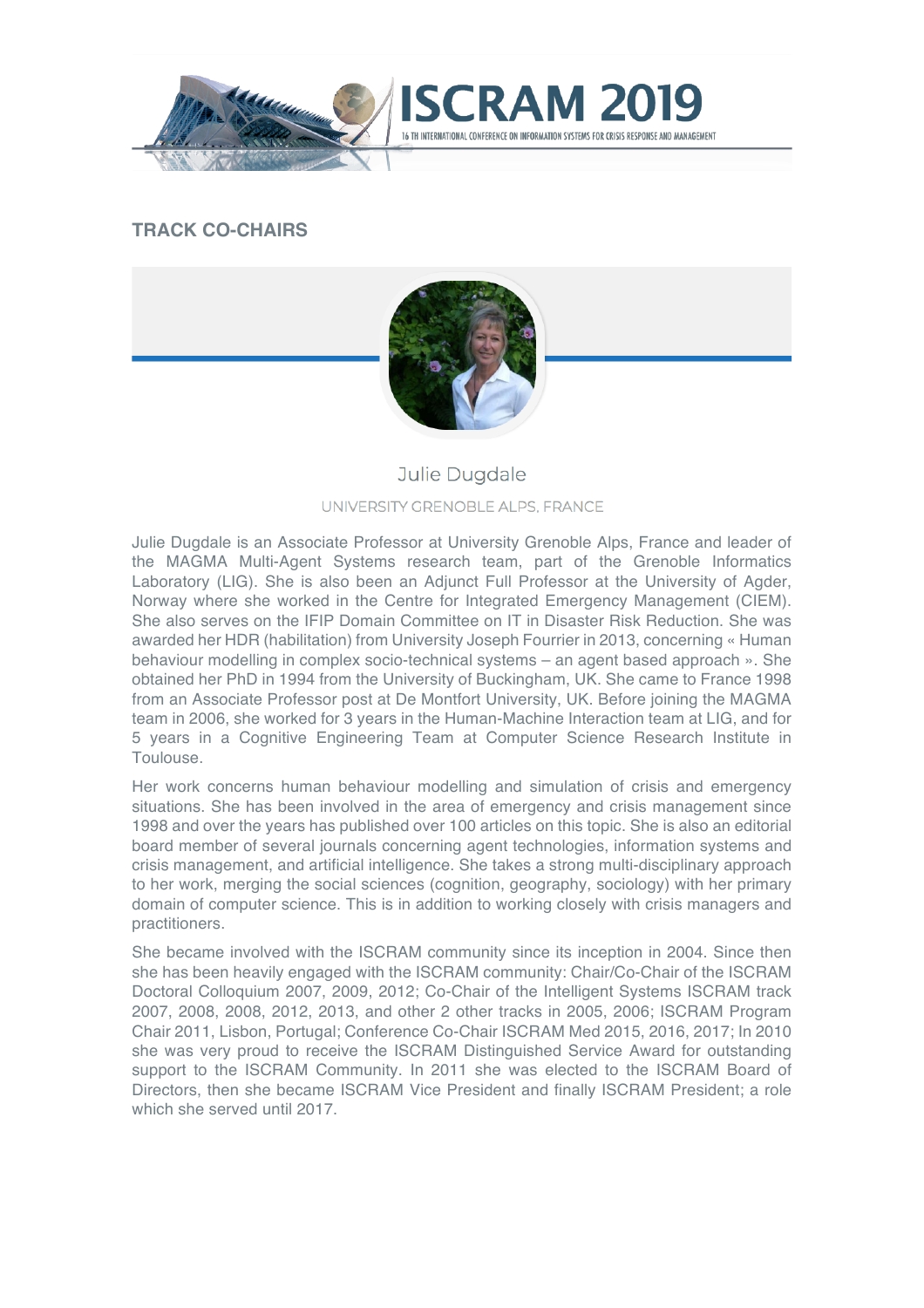



# Fiona McNeill

### HERIOT-WATT UNIVERSITY, UK

Fiona McNeill is a Lecturer in Computer Science at Heriot-Watt University, focussing on automated knowledge evolution and interpreting data mismatch.

She is especially interested in the applications of these ideas to emergency response situations, where timely, efficient exchange of pertinent data between a large number of disparate organisations is essential. She has initiated a series of workshops to develop links between emergency responders, government, industry and academia.

She is also involved with efforts to address female under-representation in science, starting at school level.

Working Groups: Computing in Schools; Excellence in Education; Industry Working Group; Open Data.



Francisco José Quesada Real

#### UNIVERSITY OF EDINBURGH, UK

Francisco José Quesada Real is PhD student at the University of Edinburgh, focussing on tackling semantic interoperability problems in emergency response scenarios and the medical domain.

He holds a Bachelor and Master degrees in Computer Science and he was a Marie Curie Early Stage Researcher in the European project "Evolution of Shared Semantics in Computational Environment" (ESSENCE).

He belongs to ISCRAM, CISA and the DReaM group.